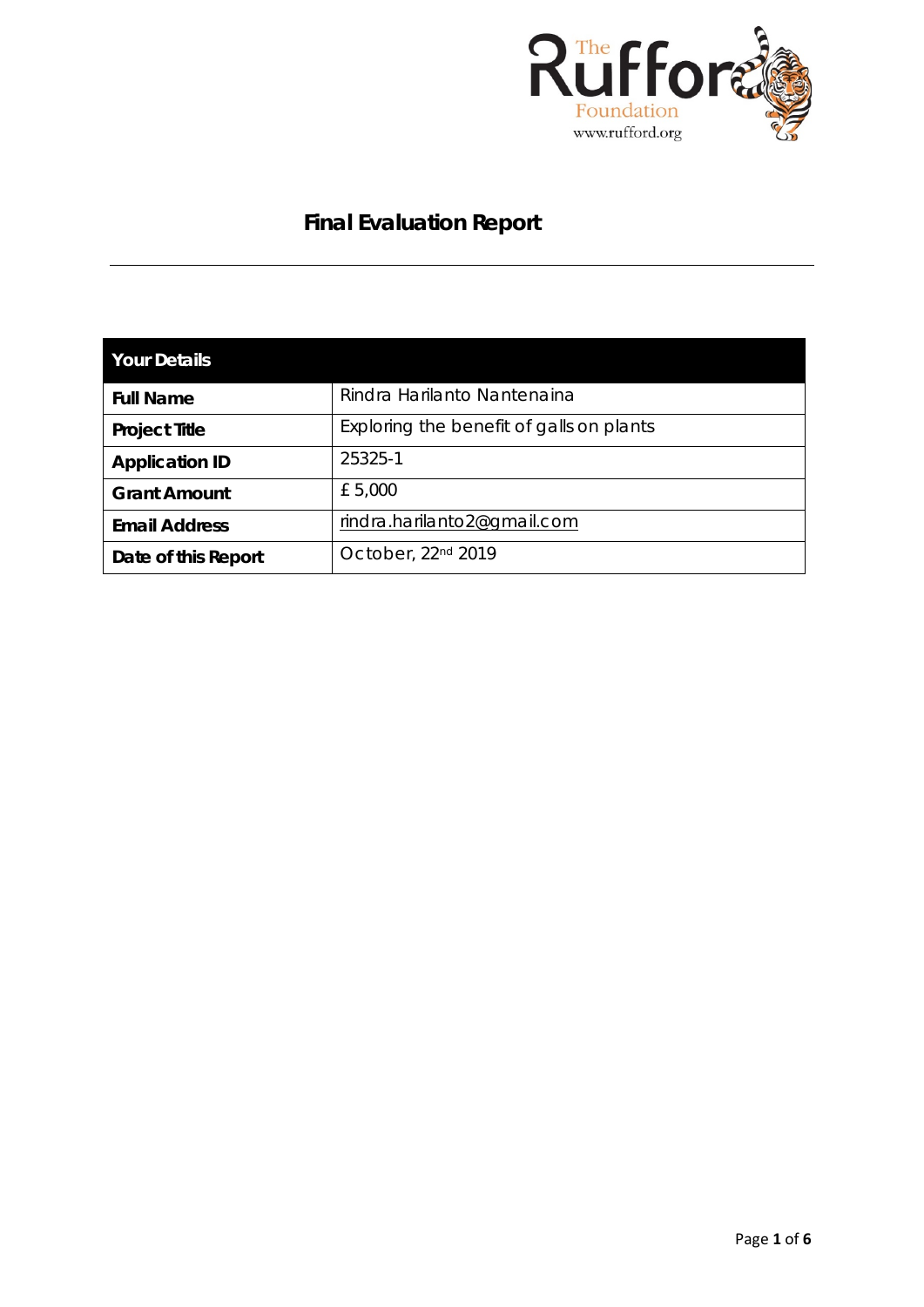

**1. Indicate the level of achievement of the project's original objectives and include any relevant comments on factors affecting this.** 

| <b>Objective</b>                                                                                           | iall<br>N | Fully<br>Killy | Comments                                                                                                                               |
|------------------------------------------------------------------------------------------------------------|-----------|----------------|----------------------------------------------------------------------------------------------------------------------------------------|
| Characterise how<br>gall<br>conspicuousness affect<br>lemur frugivore<br>attractions to infected<br>plants |           |                | The lemur fed on galls only twice during<br>the 90 days of survey, so we couldn't<br>get enough data on the gall-lemur<br>attractions. |
| Investigate<br>the<br>importance of galls<br>in<br>lemur frugivore diet                                    |           |                | We could not quantify the nutritional<br>value from galls because of small<br>sample size as mentioned above.                          |
| Determine the ecological<br>consequences of galls on<br>plant fitness                                      |           |                | The lemur fed on galls only twice per 90<br>surveys, so we could not determine the<br>ecological consequences of galls.                |

## **2. Please explain any unforeseen difficulties that arose during the project and how these were tackled.**

The main difficulty we encountered was related to our ability to locate the group to follow each morning given that the lemurs were not radio collared. To tackle this issue, I increased the number of local guides working with me, so we could go in small teams searching for a group in different directions.

Additionally, following *Eulemur fulvus* was very difficult on the site because in addition to their characteristic as cathemeral lemur, they run very fast and we often had difficulty following them. Moreover, sometimes we also could not find any *E. fulvus* during the day. These situations resulted in just a handful of data from *E. fulvus*  follows despite the team's best effort for about 30 days. Thus, I decided to stop follow of this species and instead focused our energy on following *Varecia variegata*.

There were also some unexpected expenses that were not budgeted for. To ensure that the project ran smoothly with the limited budget I had, I made changes to the allocation of funds in a way depending on the priority of each expense. For example, I lowered the fund allocated for transportation, and instead of renting a car, I often walked and took a bush taxi (taxi-brousse); even though this made the trip longer and a little bit difficult, the fare was cheaper. The difference in budgeted amount for the transport vs actual expenditure was reallocated to hire more people to work as local research technicians/guides on the project. Additionally, for fair compensation of the field team members, we all agreed to have only a subset of the meals covered during fieldwork and increase their compensation. Finally, since the other grant I applied to cover the materials and supplies did not come through, I used some of the funds to purchase these.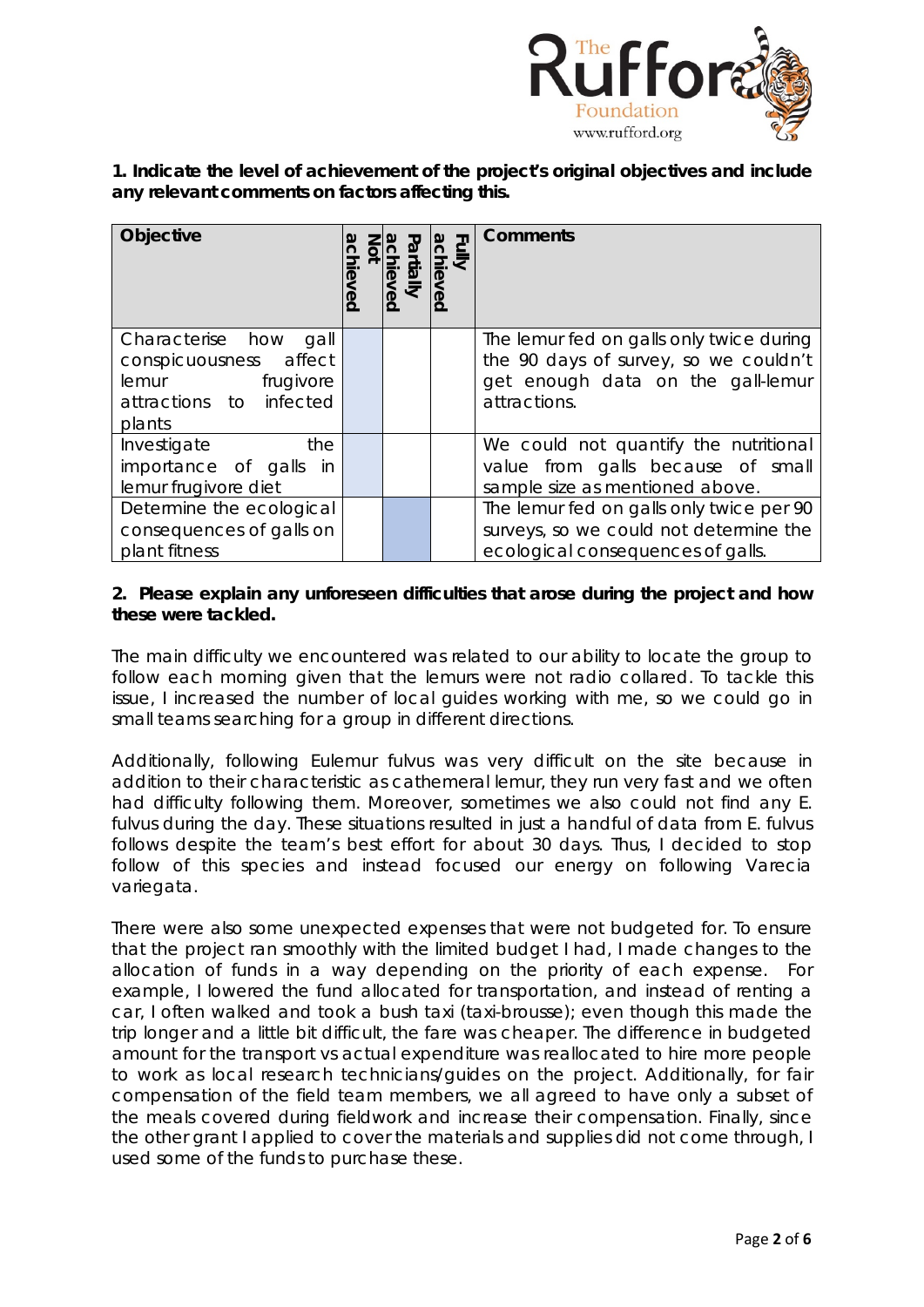

## **3. Briefly describe the three most important outcomes of your project.**

- 1- Increased knowledge in understanding the ecological roles of *Varecia variegata* in the fragmented forest of the complex Torotorofotsy Ihofa.
- 2- Personal development for myself in leading and managing a research project and in training local guides in collecting scientific data.
- 3- Increased awareness among the local community, engaging them to be more active in forest conservation and management.

## **4. Briefly describe the involvement of local communities and how they have benefitted from the project.**

I involved the local community in the execution project by consulting with the village leader and the president of the VOI (Vondron'Olona Ifotony, the association of local villagers who manage the forest in the site) on the possibility of conducting the research in their forest; they have given me permission to realise this project in the site. They have also provided advice and shared knowledge that were crucial for the project. In return, they gain economic benefit as I paid a fee to enter and work in the forest they manage; such fee will be used by the VOI in their activities relevant to forest management. Additionally, they will gain more ecological knowledge that could be used in developing strategies for the management of the forest as I share my research findings as well as my scientific knowledge of forest ecology with them.

I also involved local villagers to work on this project as research technicians/guides. Their vast knowledge of the forest and its fauna and flora has greatly helped in the execution of this project. On the other hand, they benefited from the training in various field techniques I provided them, such as behavioural observations of lemurs in their natural environment, characterising forest canopy cover, using tools like GPS units and camera. I also trained them in entering data into an Excel file. Their involvement in this project has also increased the experience in conducting field research. These skills and experience would be useful for their professional development, giving them more credentials to be competitive when looking for employment on other projects.

Besides their direct benefit from the project, these research technicians and guides also benefited from my help to build their CV in English, which would be useful for them when seeking employment with other projects.

Other people from the local communities, who were not working as field research technicians/guides, also benefited from this project through economic earning by selling their produce to my field team and/or by working as porters for the team to carry field equipment and supplies from town to the remote field site.

#### **5. Are there any plans to continue this work?**

Yes. I plan to continue this work.

As I mentioned above, I did not achieve completely all the objectives of the project. One of the main reasons for the lack of lemur feeding on galls could be the season;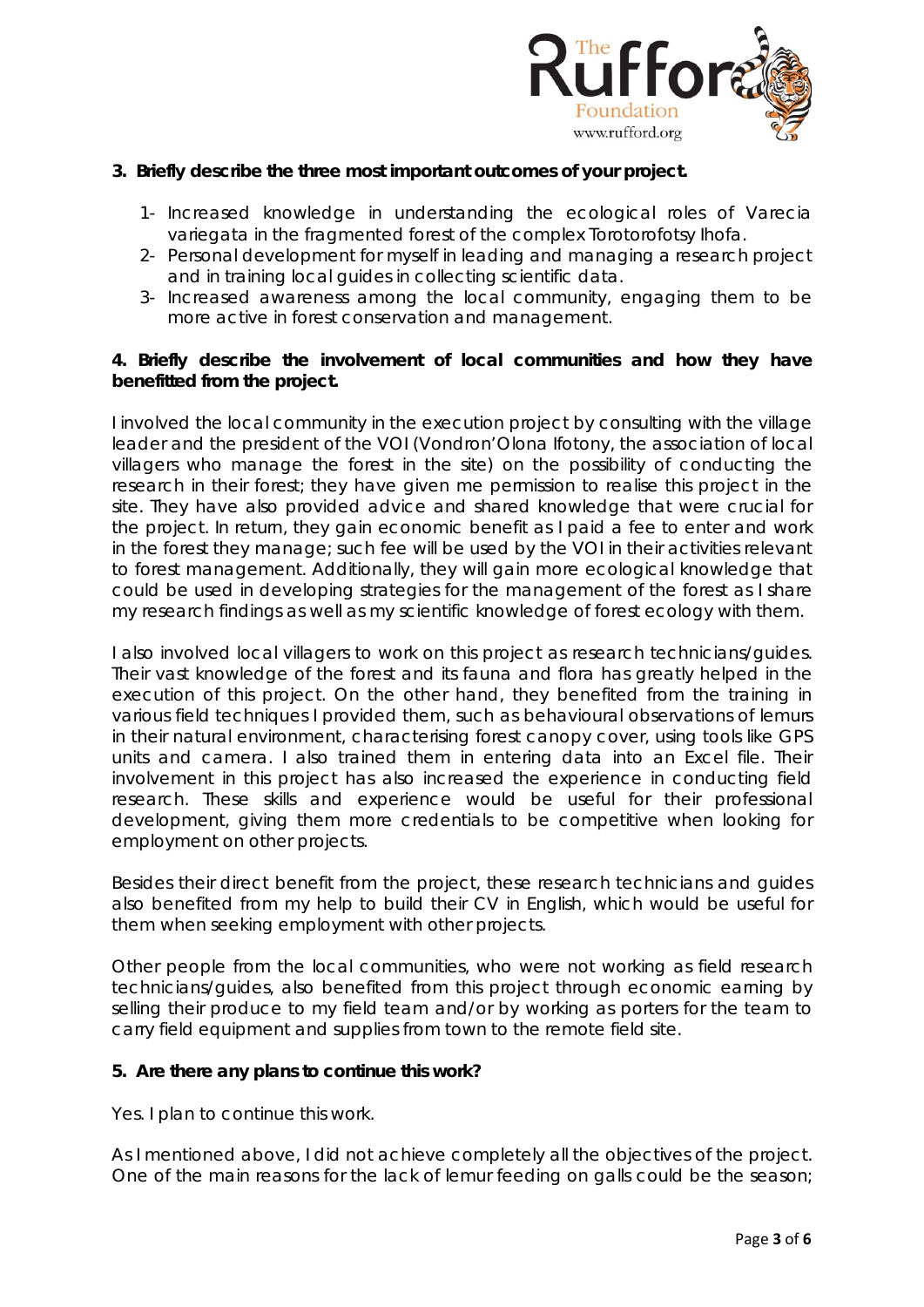

this, I plan to continue the project to encompass different seasons. I will also improve on the research method used.

## **6. How do you plan to share the results of your work with others?**

I plan to share the results on my work with the scientific community by publishing at least one scientific manuscript in a peer-reviewed ecology or conservation journal (e.g., Biotropica, Biological Conservation), and by presenting the results at local, national and international conferences (e.g., the annual meetings of the Malagasy Primatological Society, Association for Tropical Biology and Conservation, British Ecological Society, and Student Conference and Conservation in Science), even preliminary results, as a talk or poster presentations, to get feedback from senior scientists working in the same field. I have already presented part of my findings as a poster presentation in the 56th Annual Meeting of Association for Tropical Biology and Conservation this year in Madagascar.

Additionally, I will share my research findings through a technical report to forest managers. It will include a recommendation to give a comfortable habitat to *Varecia variegata,* which play important ecological roles in the fragmented forest.

I will also share the findings of my research to the local community through outreach activities that I will organise in the villagers. Such activities will include workshops about the important relationship between plant- frugivore-insect and the major role of frugivore lemurs in shaping the structure of their habitats. I have already conducted similar activities in the area to raise awareness on the important role of the forest, biodiversity in the forest and the service they provide for human wellbeing.

## **7. Timescale: Over what period was the grant used? How does this compare to the anticipated or actual length of the project?**

The grant was used for the 12 months of the project.

**8. Budget: Provide a breakdown of budgeted versus actual expenditure and the reasons for any differences. All figures should be in £ sterling, indicating the local exchange rate used. It is important that you retain the management accounts and all paid invoices relating to the project for at least 2 years as these may be required for inspection at our discretion.**

| Item              | ᡂ<br><b>Gpr</b><br>mount<br>lete | mount<br>ctual | <b>Differe</b><br>င္ပ | <b>Comments</b>                                                                                     |
|-------------------|----------------------------------|----------------|-----------------------|-----------------------------------------------------------------------------------------------------|
| Subsistence       | 657                              | 193            | $-464$                | The length of my trip to Andasibe<br>town was reduced, so my lodging<br>expenses were also reduced. |
| Communication and | 722                              | 340            | $-382$                | only spent that much to pay for                                                                     |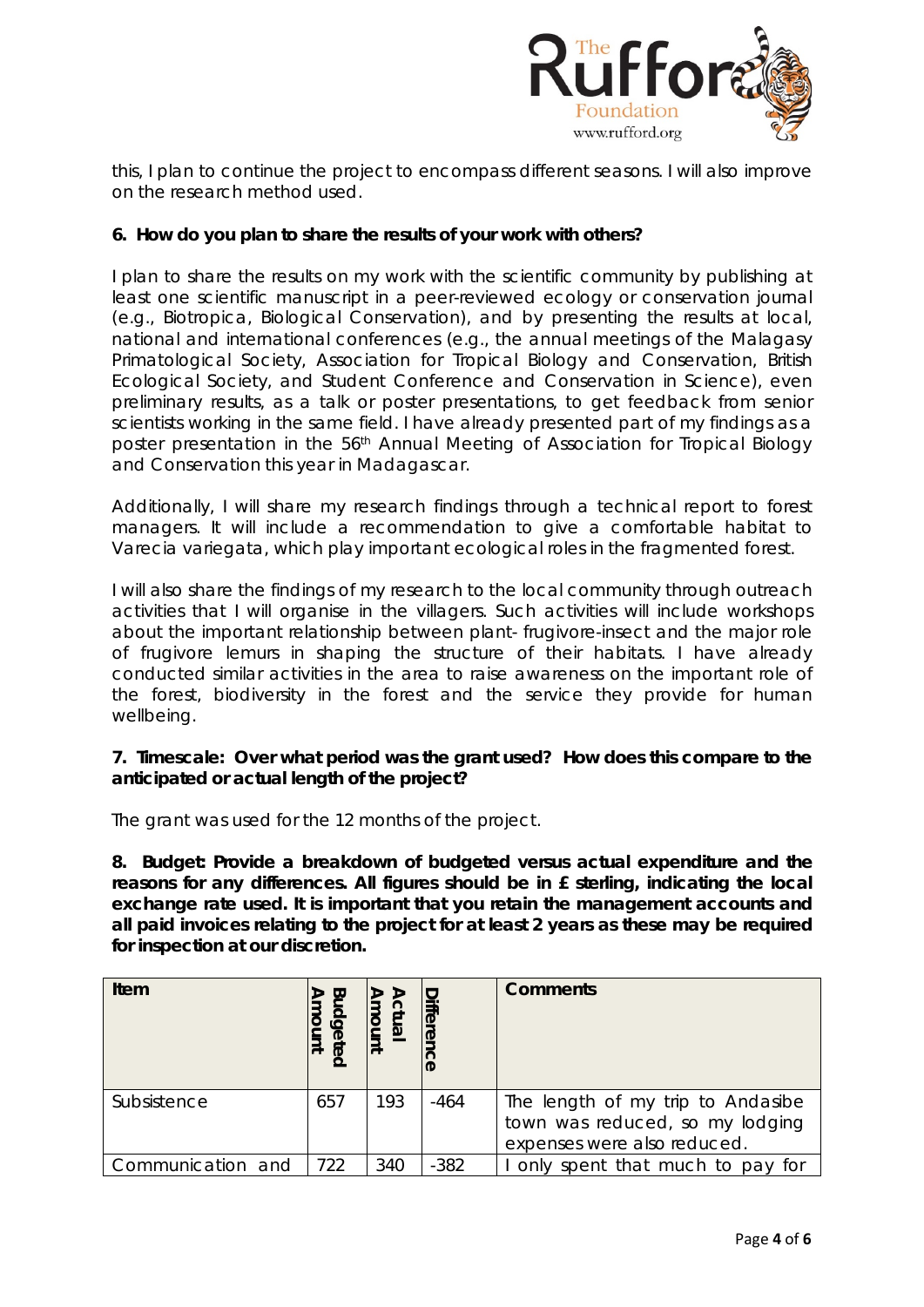

| Miscellaneous    |      |      |         | communication, fare during which I<br>fixed my laptop broken at fieldwork<br>and prices for the team for<br>Christmas and the new year<br>holidays to congratulate them for<br>their good and hard work. The rest<br>was re-allocated to pay for salary<br>for additional research technicians<br>and guides. |
|------------------|------|------|---------|---------------------------------------------------------------------------------------------------------------------------------------------------------------------------------------------------------------------------------------------------------------------------------------------------------------|
| Salary & Perdiem | 1184 | 2964 | $+1780$ | I increased the number of research<br>technicians/guides working on this<br>project to maximize data collection<br>efforts in the field                                                                                                                                                                       |
| Equipment        | 11   | 212  | $+201$  | The other grant I applied for to cover<br>the materials and supplies did not<br>come through, so I re-allocated<br>some of the funds to purchase these                                                                                                                                                        |
| Camping food     | 1190 | 677  | $-513$  | The project only covered part of the<br>meals for the team during fieldwork.                                                                                                                                                                                                                                  |
| Transportation   | 1236 | 610  | 626     | I ended up renting a car less for my<br>trips to Andasibe town but instead<br>went by bush taxi (Taxi-brousse)<br>often.                                                                                                                                                                                      |
| Total            | 5000 | 4996 | $-4$    | Exchange rate: $1MGA = 4807$ , 74<br><b>GBP</b>                                                                                                                                                                                                                                                               |

## **9. Looking ahead, what do you feel are the important next steps?**

Looking ahead, the important next steps are to do more fieldwork in other seasons and to improve on the methods to be used.

#### **10. Did you use The Rufford Foundation logo in any materials produced in relation to this project? Did the Foundation receive any publicity during the course of your work?**

I presented part of my research findings at the annual meeting of ATBC (Association for Tropical Biology and Conservation) in Antananarivo, Madagascar in July 2019 and put the Rufford Foundation logo in this poster.

## **11. Please provide a full list of all the members of your team and briefly what was their role in the project.**

**Dr Onja Razafindratsima** (South Dakota State University, United States of America): She has made intellectual contributions in the design and implementation of the project, as well as in analysing the preliminary data.

**Andrianiaina F. Angelo** (University of Antananarivo, Madagascar): Research Assistant. He provided valuable insights and ideas in the design of the project and in data collection efforts, and in data entry.